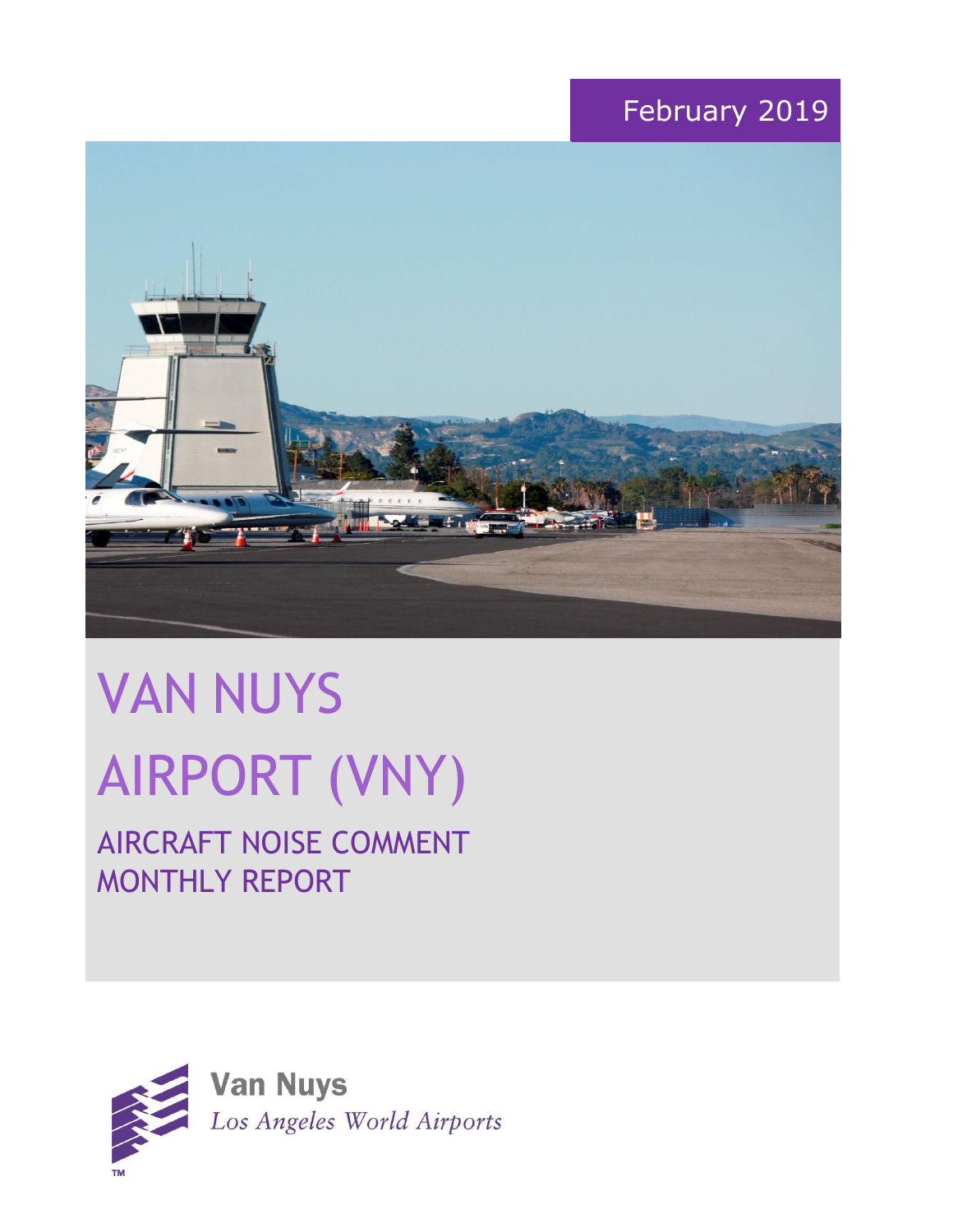#### **BACKGROUND**

Los Angeles World Airports (LAWA) is the City of Los Angeles department that owns and operates Los Angeles International (LAX) and Van Nuys (VNY) airports. LAWA works to balance the needs of aviation interests with those of local neighborhoods, to reduce aircraft noise for area residents, and to provide meaningful response to the community on noise-related issues.

While all aircraft generate noise, technological advancements have produced quieter aircraft and airports have implemented programs and procedures to reduce the effects of aircraft noise on surrounding communities. LAWA has adopted ordinances, policies, and developed voluntary programs, while also working with the Federal Aviation Administration (FAA) to implement these programs where necessary to address this important issue. Please visit the [VNY Noise Management webpage](http://www.lawa.org/VNYNoise) to view the [Noise Abatement and Curfew](https://www.lawa.org/-/media/lawa-web/tenants411/file/noise_programs.ashx?la=en&hash=86DDE7D9764689AC37E24CD4FAA33C7FE9FC8DA1#"page=7" )  [Regulation](https://www.lawa.org/-/media/lawa-web/tenants411/file/noise_programs.ashx?la=en&hash=86DDE7D9764689AC37E24CD4FAA33C7FE9FC8DA1#"page=7" ) and [Noisier Aircraft Phaseout](https://www.lawa.org/-/media/lawa-web/tenants411/file/noise_programs.ashx?la=en&hash=86DDE7D9764689AC37E24CD4FAA33C7FE9FC8DA1#page=7) ordinance and to learn about other on-going noise abatement programs such as the [VNY Fly Friendly Program,](https://www.lawa.org/en/lawa-environment/noise-management/van-nuys/vny-fly-friendly-quiet-departure-program) [No Early Turn Program,](https://prodcd.iflyvny.com/en/no-early-turn) and [Helicopter Route and Altitude Deviation Program.](https://www.lawa.org/-/media/lawa-web/tenants411/file/noise_programs.ashx?la=en&hash=86DDE7D9764689AC37E24CD4FAA33C7FE9FC8DA1#"page=8")

The purpose of this report is to provide information on noise comments received from individuals and communities.



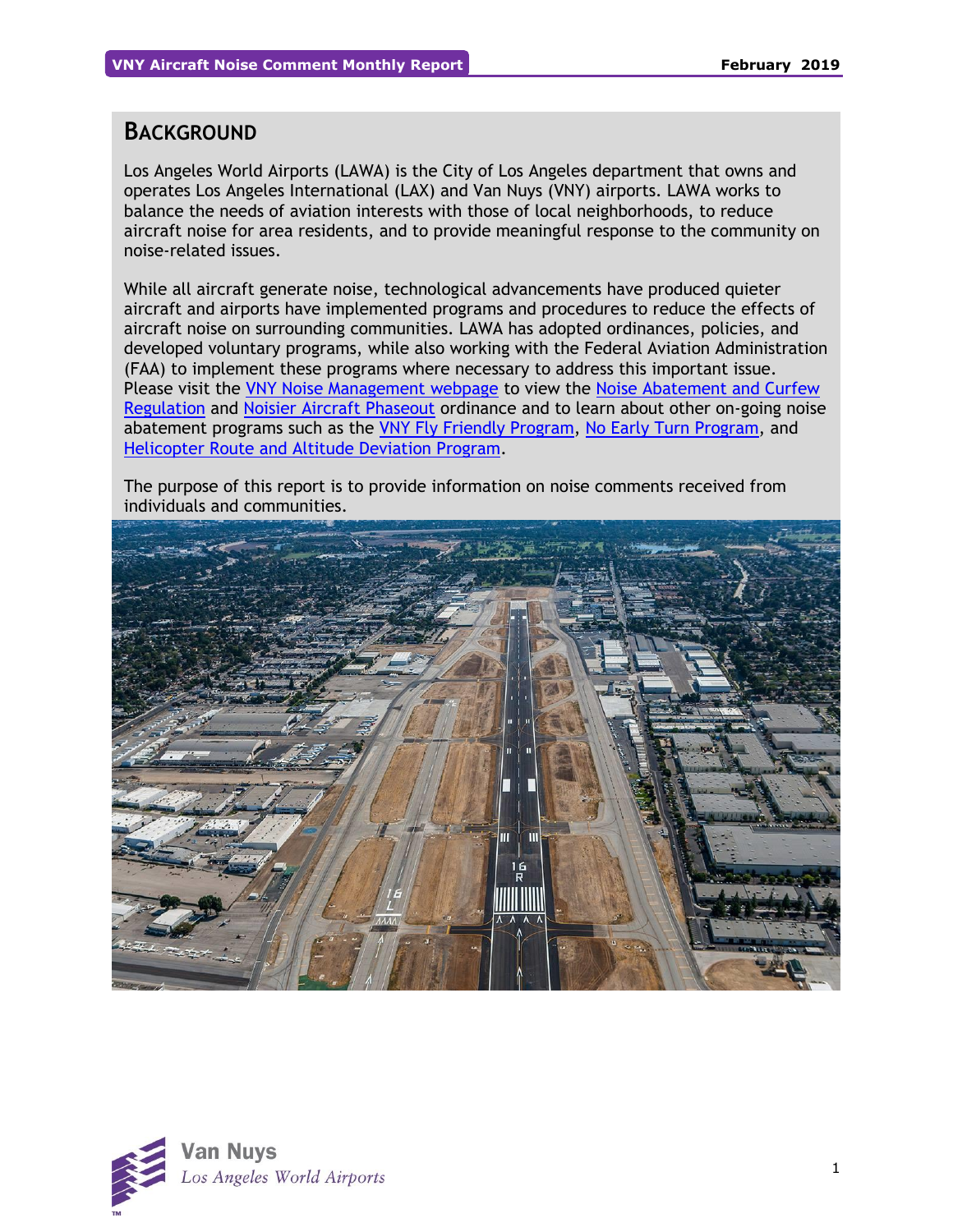### INDIVIDUALS VS NOISE COMMENTS

**Individuals** are community members that have submitted at least one noise comment to LAWA. One individual may submit multiple noise comments.

**Noise comments** are submitted by individuals expressing their concerns or seeking information on noise related events associated with VNY aircraft operations.

## NOISE COMMENT SUBMISSIONS



The graph above shows individuals and total comments submitted this month and over the previous 12 months.

**309** INDIVIDUALS **SUBMITTED COMMENTS** 

> **17,849 COMMENTS** RECEIVED



**10%** CHANGE IN INDIVIDUALS FROM PREVIOUS MONTH

**19%** CHANGE IN COMMENTS FROM PREVIOUS MONTH



CHANGE IN INDIVIDUALS FROM ONE YEAR AGO

**1243%**



**7276%** CHANGE IN COMMENTS FROM ONE YEAR AGO

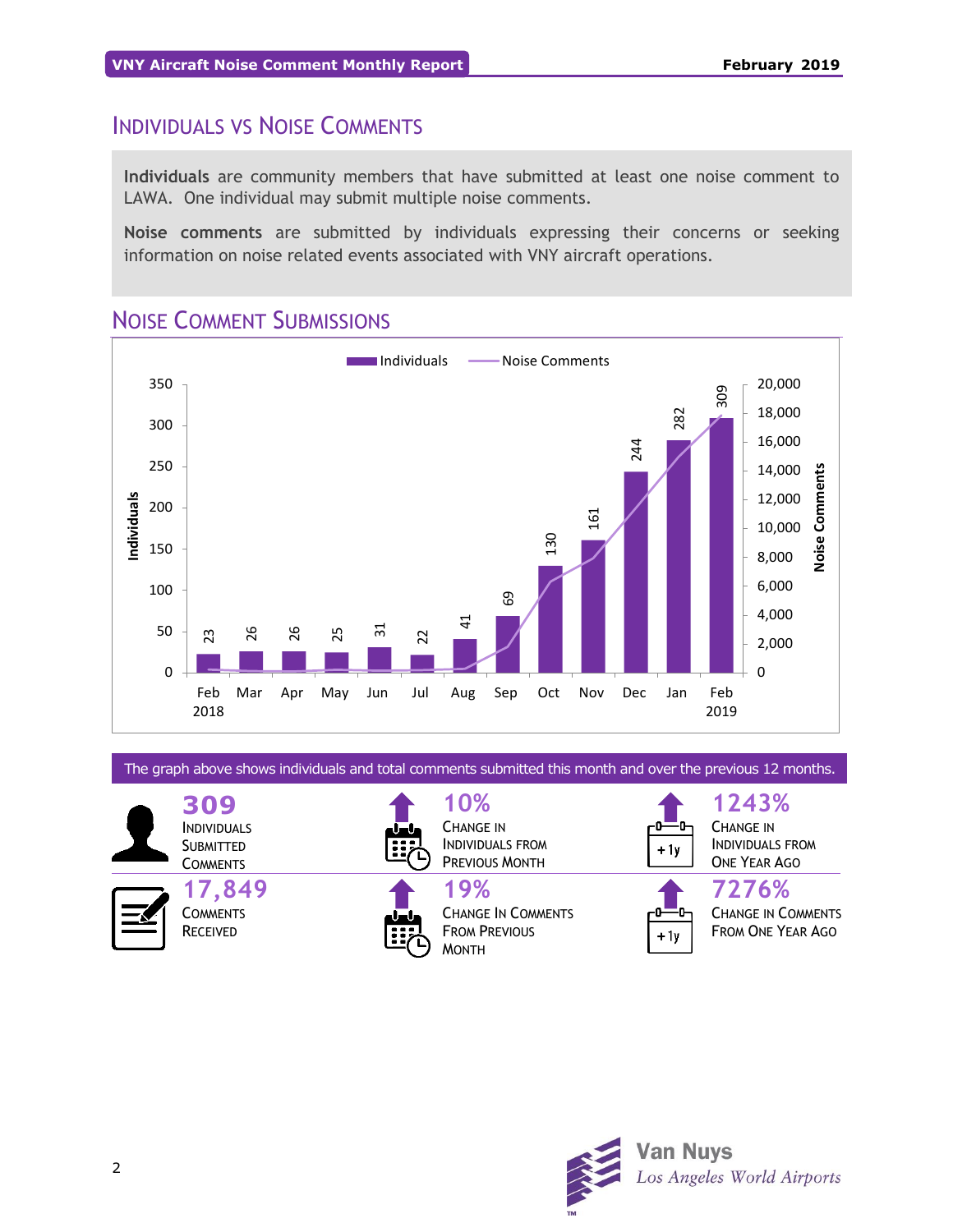## INDIVIDUALS SUBMITTING COMMENTS BY CITY



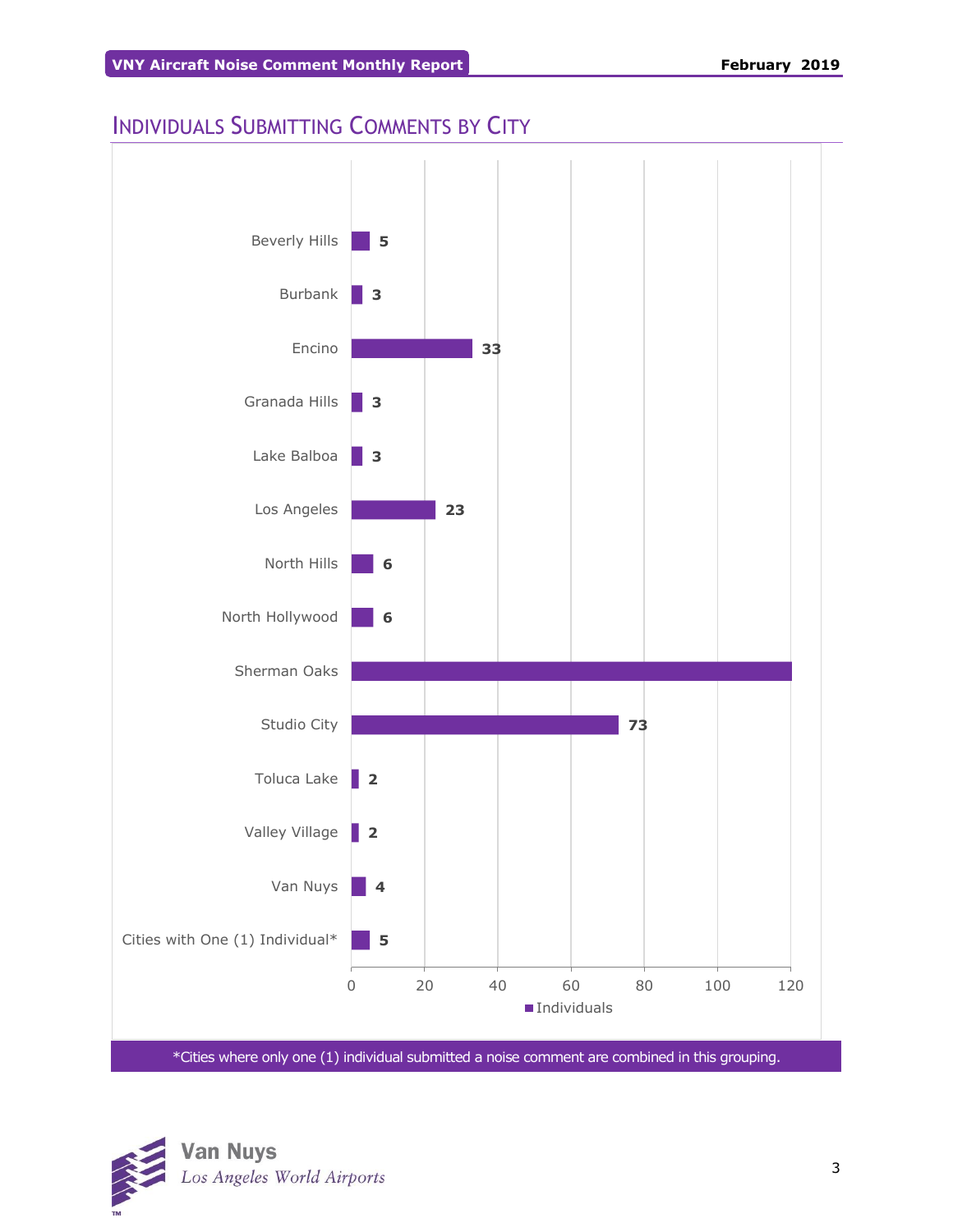

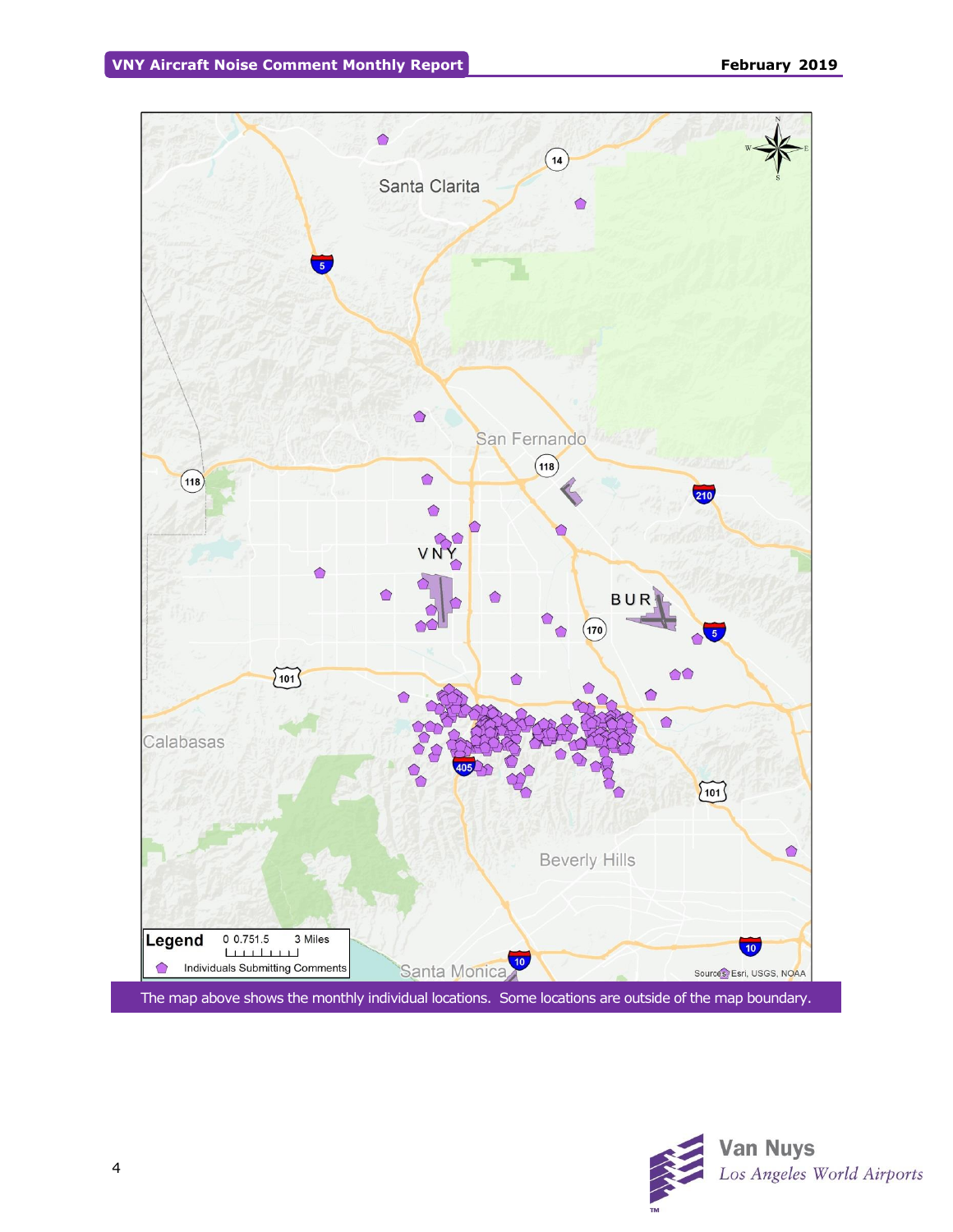## WHAT WAS THE NOISE COMMENT CONCERN?

Individuals may select one (1) noise concern from a list of multiple aircraft noise concerns when submitting noise comments. Out of *309* individuals who submitted noise comments, *275* reported *aircraft flying over home* as the main concern.

Additional noise concerns were *unusually loud aircraft (27); frequency of flight (26);* and *low flying aircraft (25)*.



#### **FLYING OVER HOME**

LEADING CONCERN



**89%** OF INDIVIDUALS WHO SUBMITTED **COMMENTS** 



## **275**

INDIVIDUALS REPORTED THIS CONCERN

## COMMUNITY NOISE CONCERNS



Individuals who submit more than one (1) comment during the month may be counted in more than one category